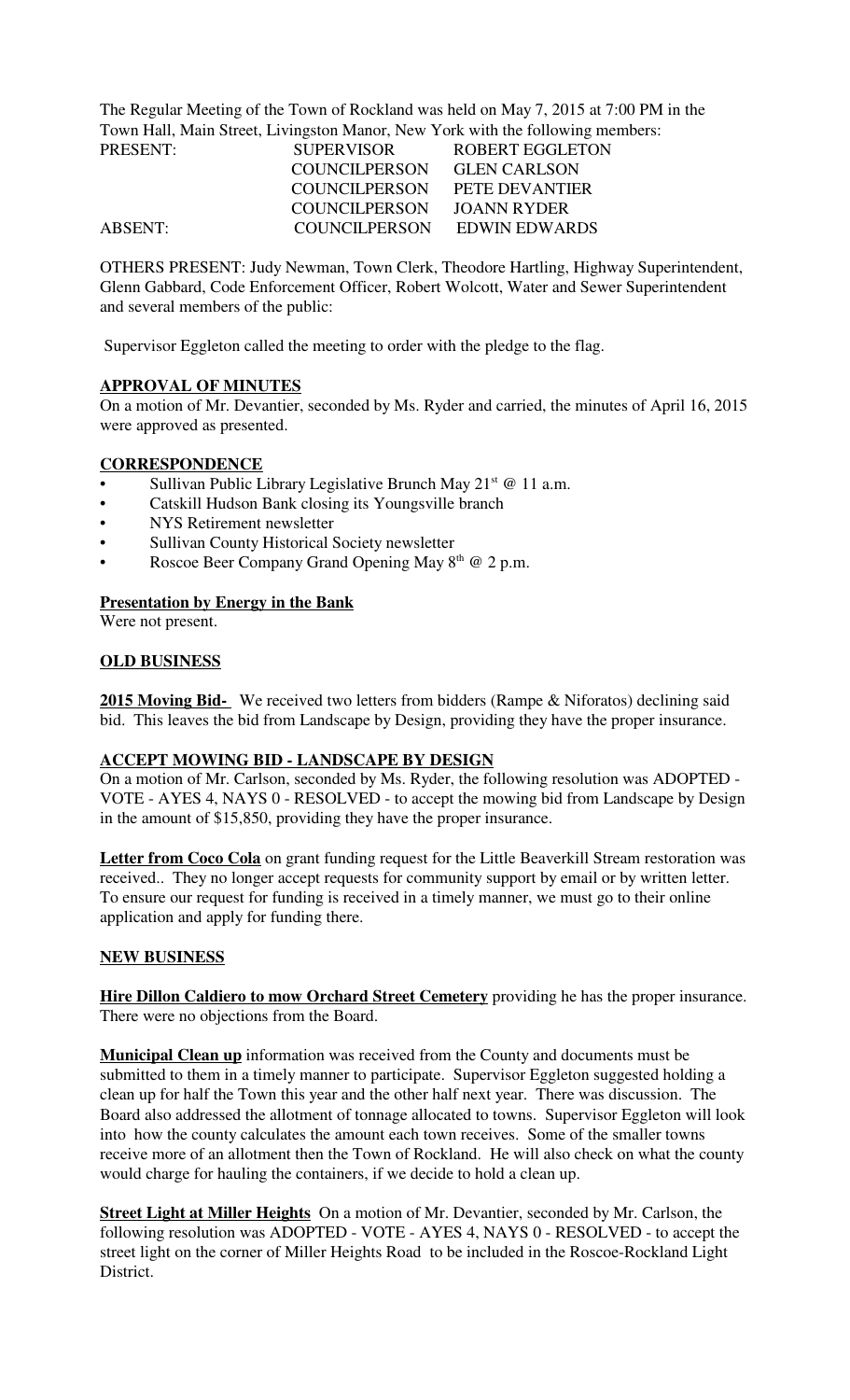# *REGULAR MEETING, TOWN OF ROCKLAND, MAY 7, 2015*

**Water Use at Hemlock Ridge Apartments** for demolition of buildings was questioned by a resident to Councilperson Carlson. Bob Wolcott, Water and Sewer Superintendent advised that in the past construction companies have used water. They were charged a flat rate based on their expected use. (Rate charge is higher than district user rate) The cost of a meter would cost the district approximately \$1900 and it would may be used one or two times a year. The consensus of the Board is to continue as in the past.

**Tax Collector fees final report** was received by Judy Newman, Town Clerk/Collector. The amount received was in excess of \$15,000 consisting of penalties, bad check fees, bank interest and \$2 fee on return to the County.

### **Water/Sewer Weekend Duty Schedule** was received.

### **Town Clerk Monthly Report** was received.

**Adopt-A-Road application** was received from Valarie Taggart for a portion of Dahlia Road. On a motion of Mr. Carlson, seconded by Mr. Devantier and carried, to approve Valarie Taggart's Adopt-a-road application for a section of Dahlia Road, Livingston Manor.

**Adopt-A-Road application** was received from Kevin Hoag for a portion of Creamery Road. On a motion of Mr. Devantier, seconded by Ms. Ryder and carried, to approve Kevin Hoag's Adopta-road application for a section of Creamery Road, Livingston Manor.

### **DEPARTMENT HEADS**

**Ted Hartling, Highway Superintendent** reported that he needs to make a change to the 284 Highway Law Agreement. On a motion of Mr. Carlson, seconded by Ms. Ryder and carried, to make a addition to the 284 Highway Law Agreement by paving 2 miles of Back Shandelee Road and cutting back on sealing.

### **RESOLUTION - RE-BID HIGHWAY GARAGE & OFFICE**

On a motion of Mr. Carlson, seconded by Mr. Devantier, the following resolution was ADOTED - VOTE - AYES 4, NAYS 0 - RESOLVED - to approving rebidding construction of a Highway Garage and Office with the bid opening set for Friday, May  $29<sup>th</sup>$  @ 11 AM.

### **HIRE NEW MECHANIC**

Ted advised that he is waiting on the physical results upon hiring Ward Meyer for the mechanics position. Roy Lackey, current mechanic will be moved to HMEO. If for some reason Mr. Meyer's doesn't work out, Roy will go back to the mechanic position.

Ted is also looking into the proposed purchase of a Verizon GPS system for accountability of where trucks are at.

**Bob Wolcott, Water and Sewer Superintendent** gave his report. They are cleaning up lawns, mowing the field, and checking for leaks in the Roscoe-Rockland Water District. A few small leaks were located.

The Delaware River Basin Commission (DRBC) are more stringent on the requirements of the design of the new system for the Livingston Manor Sewer Construction Project, which will increase the overall cost.

**Glenn Gabbard, Code Enforcement Officer** reported that the demolition of Hemlock Ridge Apartments continues.

Glenn presented the Board with suggested fee schedule base on other towns in Sullivan County with similar demographics. Supervisor Eggleton will meet with Glenn to review the proposed building permit fee schedule.